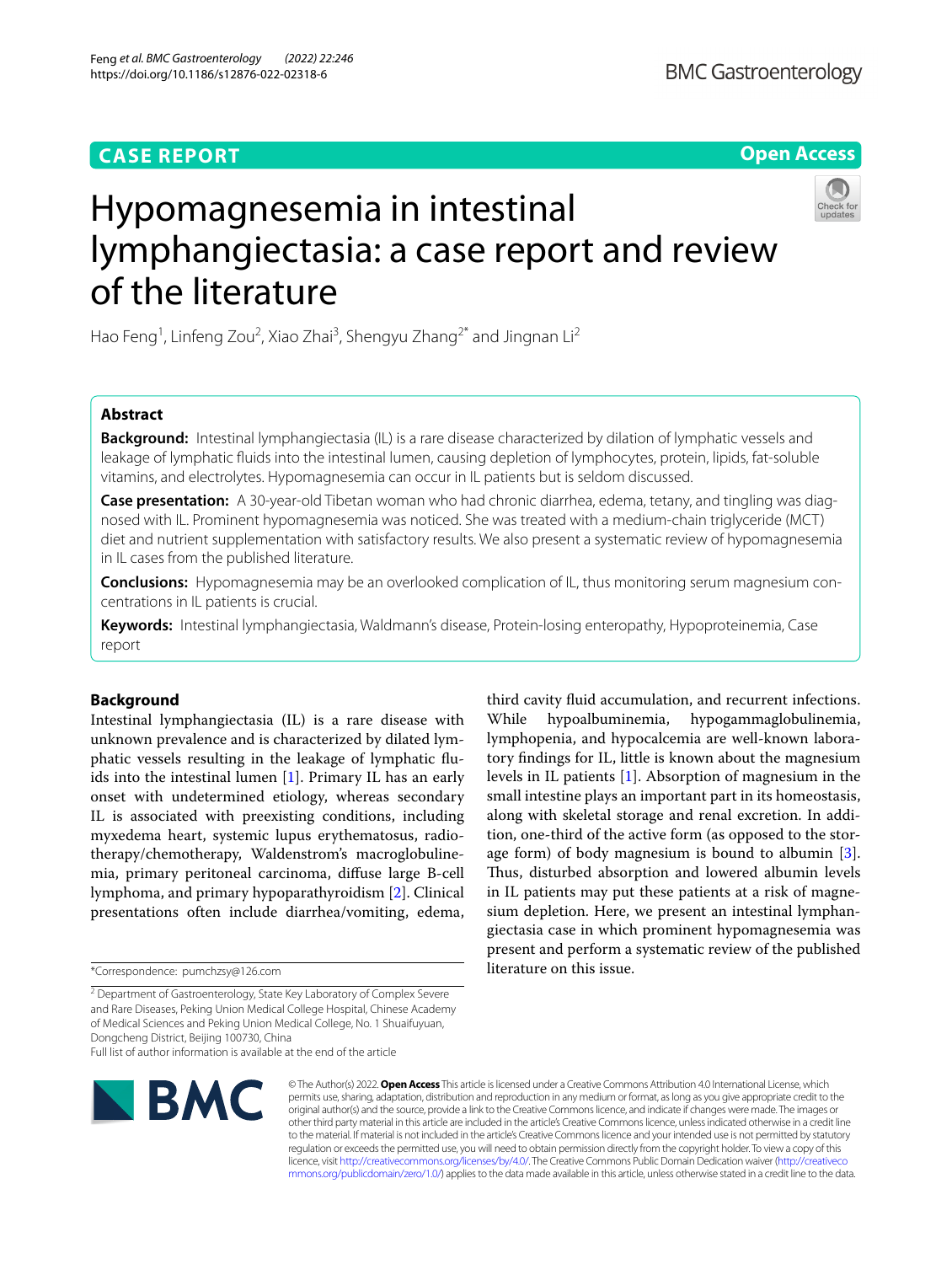#### **Case presentation**

#### **Anamnesis**

A 30-year-old Tibetan woman was admitted for recurrent diarrhea, edema, tetany, and tingling for more than 10 years. Her symptoms frst appeared when she was a teenager, and fatty meals caused diarrhea, edema of her face and extremities, and tingling. The symptoms were undiagnosed and lasted for two years before disappearing spontaneously. Three years ago, approximately 1 month after giving birth to her frst baby, the same symptoms recurred. At frst, her diarrhea was triggered by fatty meals, but gradually, she began to sufer from watery stool 3–6 times a day despite a fat-restricted diet. With worsening diarrhea, the patient gradually developed continuous facial and peripheral edema, a constant tingling sensation all over her body and tetany. Her past medical history revealed hepatitis B, total nephrectomy of her left kidney and subsequent chemotherapy and radiotherapy at the age of three due to a "kidney tumor".

#### **Clinical fndings**

The patient had a body mass index (BMI) of  $19.5 \text{ kg}$ / m2 . On physical examination, she was otherwise normal except for a prominent forehead, peripheral pitting edema and abdominal shifting dullness. Laboratory examination revealed lymphopenia, hypoalbuminemia, hypogammaglobulinemia, hypokalemia, hypocalcemia, hypophosphatemia, and hypomagnesemia (Table [1](#page-1-0)). The high-sensitivity C-reactive protein (hsCRP) level and erythrocyte sedimentation rate (ESR) were within normal limits. Screening of fat-soluble vitamins showed decreased serum vitamin A, vitamin D and vitamin E at the lower limit. Routine urine and stool analyses were normal. Electrocardiogram (ECG) showed a prolonged QT interval at 445 ms.

#### **Diagnostic focus and assessment**

The marked hypoalbuminemia account for her edema, and the hypocalcemia account for her tetany and tingling. The diarrhea seemed to be the culprit of the hypoalbuminemia since there was no evidence of liver synthesis dysfunction or renal protein leakage. Proteinlosing gastroenteropathy was suspected, and the common etiologies of protein-losing gastroenteropathy may include infammatory bowel disease, infection and IL. While normal hsCRP, ESR and stool analysis made the former two diferential diagnoses unlikely, lymphatic imaging using a  $99m$  technetium-labeled tracer showed

## <span id="page-1-0"></span>**Table 1** Laboratory fndings for the patient

|              | Laboratory tests                    | <b>Results</b> | Normal range  |
|--------------|-------------------------------------|----------------|---------------|
| CBCs         | WBC $(x10^9/L)$                     | 3.03           | 3.50-9.50     |
|              | LY $(x 10^9/L)$                     | 0.19           | $0.80 - 4.00$ |
|              | LY%                                 | 6.3%           | 20.0-40.0     |
|              | $HGB$ (g/L)                         | 111            | $110 - 150$   |
|              | PLT $(x10^9/L)$                     | 232            | $100 - 350$   |
| LFTs         | ALT (IU/L)                          | 33             | $7 - 40$      |
|              | AST (IU/L)                          | 29             | $13 - 35$     |
|              | Total bilirubin (mmol/L)            | 5              | $5.1 - 22.2$  |
|              | Direct bilirubin (mmol/L)           | 1.7            | $0.0 - 6.8$   |
|              | PT(s)                               | 12.9           | $10.4 - 12.6$ |
| <b>RFTs</b>  | Creatinine (µmol)                   | 38             | $45 - 84$     |
|              | Urea (mmol/L)                       | 5.13           | $2.78 - 7.14$ |
| Electrolytes | Sodium (mmol/L)                     | 141            | $135 - 145$   |
|              | Potassium (mmol/L)                  | 3.1            | 3.50-5.50     |
|              | Calcium (mmol/L)                    | 1.35           | $2.13 - 2.70$ |
|              | Corrected calcium (mmol/L)          | 1.77           | $2.13 - 2.70$ |
|              | Phosphorus (mmol/L)                 | 0.23           | $0.81 - 1.45$ |
|              | Iron $(\mu q/d)$                    | 71             | $50 - 170$    |
|              | Magnesium (mmol/L)                  | 0.37           | $0.70 - 1.10$ |
| Biochemistry | Total protein (g/L)                 | 26             | $60 - 85$     |
|              | Albumin (g/L)                       | 19             | $35 - 52$     |
|              | Vitamin A (mg/L)                    | 0.22           | $0.33 - 0.78$ |
|              | Total 25-(OH)-Vitamin D (ng/<br>ml) | 8.2            | $30 - 100$    |
|              | Vitamin E (mg/L)                    | 5.8            | $5.5 - 17.0$  |
| Immunology   | lgG(q/L)                            | 2.73           | 7.00-17.00    |
|              | lgA(q/L)                            | 0.47           | $0.70 - 4.00$ |
|              | $lgM$ (g/L)                         | 0.29           | $0.40 - 2.30$ |
|              | <b>ANA</b>                          | Negative       | Negative      |
| Lipids       | Cholesterol (mmol/L)                | 3.65           | $2.85 - 5.70$ |
|              | LDL (mmol/L)                        | 2.59           | < 3.37        |
|              | HDL (mmol/L)                        | 0.65           | $0.93 - 1.81$ |
|              | TG (mmol/L)                         | 0.94           | $0.45 - 1.70$ |
|              |                                     |                |               |

*CBC* cell blood count, *WBC* white blood cell, *HGB* hemoglobin, *PLT* platelet, *RFT* renal function test, *LFT* liver function test, *ALT* alanine aminotransferase, *AST* aspartate aminotransferase, *PT* prothrombin time,*ANA* antinuclear antibody, *IgG* immunoglobulin G, *IgA* immunoglobulin A; *IgM* immunoglobulin M, *LDL* low-density lipoprotein, *HDL* high-density lipoprotein, *TG* triglycerides

lymph leakage into the intestines. Endoscopically, there were whitish granules in the descending duodenum and the terminal ileum (Fig. [1](#page-2-0)), which were later proven to be dilated lymphatic vessels by pathology evaluation. IL secondary to heart dysfunction, portal vein hypertension or malignancy obstruction was ruled out by normal fndings on echocardiogram and thoracic/ abdominal/pelvic computed tomography scanning, respectively. The patient was eventually diagnosed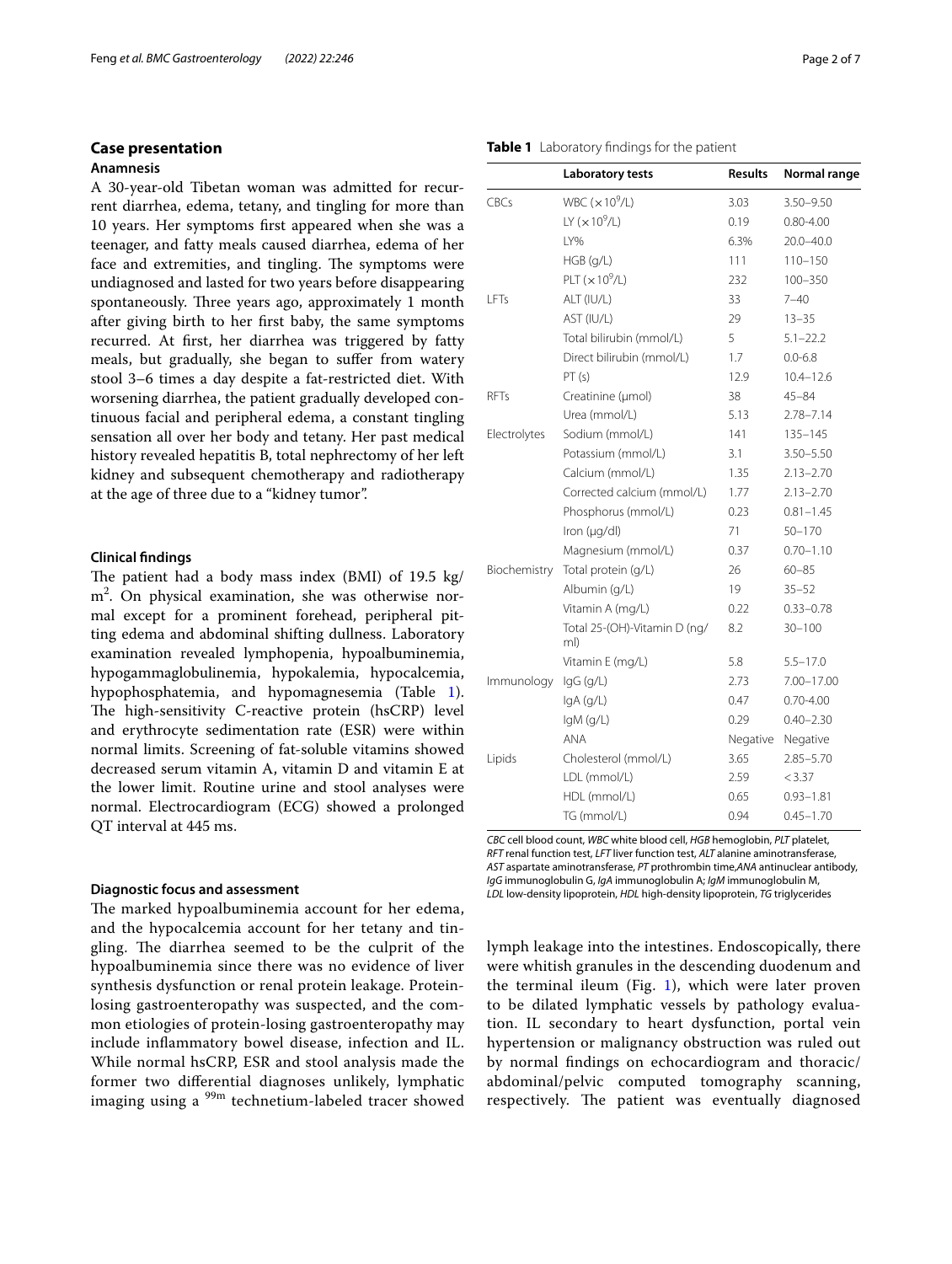

<span id="page-2-0"></span>with IL, which was probably secondary to radiotherapy/chemotherapy of the retroperitoneal region. Her IL was complicated by nutrient defciencies, including hypomagnesemia.

#### **Therapeutic focus and outcome**

A strict MCT diet was given, and her diarrhea and edema gradually improved, with serum albumin rising to 25 g/L. Oral calcium, calcitriol, potassium supplements were given, as well as intravenous sodium glycerophosphate, which restored serum calcium to 1.98 mmol/L (2.28 after correction for albumin level), potassium to 4.1 mmol/L, and phosphorus to 0.57 mmol/L (Fig.  $2$ ). The tetany and tingling all disappeared. For her hypomagnesemia, intravenous magnesium sulfate was given for 3 days before the serum magnesium level rose to 0.45 mmol/L, followed by oral magnesium sulfate for another 3 days, which brought her magnesium level to 0.74 mmol/L before discharge.

## **Discussion and conclusion**

Depletion of multiple materials in the blood is expected with excessive loss of the nutrient-rich lymph in IL patients. Lymphopenia, hypoalbuminemia, and hypogammaglobulinemia are common laboratory fndings in IL. Iron, calcium, lipids, and fatsoluble vitamins may also be depleted. We believe this case of hypomagnesemia in a patient with IL is unique because few IL reports provide information on serum

magnesium levels, and even fewer address the treatment of hypomagnesemia.

The prominent hypomagnesemia in our case alerted us to investigate the literature on this issue. Out of the 274 PubMed database retrievable IL cases where biochemical laboratory results were provided, only 23 cases (8%) reported the serum magnesium concentration (Table [2](#page-4-0)) [\[2](#page-6-1), [4](#page-6-3)[–23\]](#page-6-4).

The mechanism by which hypomagnesemia occurs in IL could be manifold. Diarrhea, which occurs in almost every IL case with hypomagnesemia, could result in inadequate magnesium absorption. Since one-third of serum magnesium is bound to albumin, hypoalbuminemia may also disrupt magnesium transportation and balance [\[24](#page-6-5)]. Multiple linear regression analyses of the data from Table [2](#page-4-0) showed that there were no correlations between serum magnesium levels and total calcium, corrected calcium, or albumin levels  $(P=0.2620,$  $P=0.6311$ ,  $P=0.8885$ , respectively; GraphPad Prism 8, San Diego, USA). Albumin levels do not afect serum magnesium levels. However, due to the small sample size, this conclusion should be interpreted with caution. The Tibetan patient's diet lacked green leafy vegetables, which are a good source of magnesium, and might have also contributed to the hypomagnesemia in our case.

There could be several potential clinical consequences of hypomagnesemia in IL patients. Severely lowered serum magnesium can cause arrhythmias, including PR interval prolongation, progressive QRS widening, and, most notably, torsades de pointes. Additionally, hypomagnesemia can give rise to neuromuscular hyperactivity, causing tetany and seizures. Hypomagnesemic tetany was reported in one IL patient [[20](#page-6-6)]. Hypokalemia and hypocalcemia are common findings in IL patients. Since magnesium plays a regulatory role in potassium and calcium metabolism, hypomagnesemia could have further complicated these two electrolyte disturbances. In one case, hypocalcemia was recalcitrant to vitamin D and calcium supplementation and was only corrected by magnesium injections [\[23\]](#page-6-4).

The treatment for hypomagnesemia in IL patients should be individualized. For severe hypomagnesemia with symptoms, intravenous magnesium sulfate is the preferred option. Days may be needed for the restoration of normal concentrations because as much as 50% of the injected magnesium would be lost from the urine. For moderate to mild asymptomatic situations, oral replacement might be adequate  $[3]$  $[3]$ . The serum level should be closely monitored,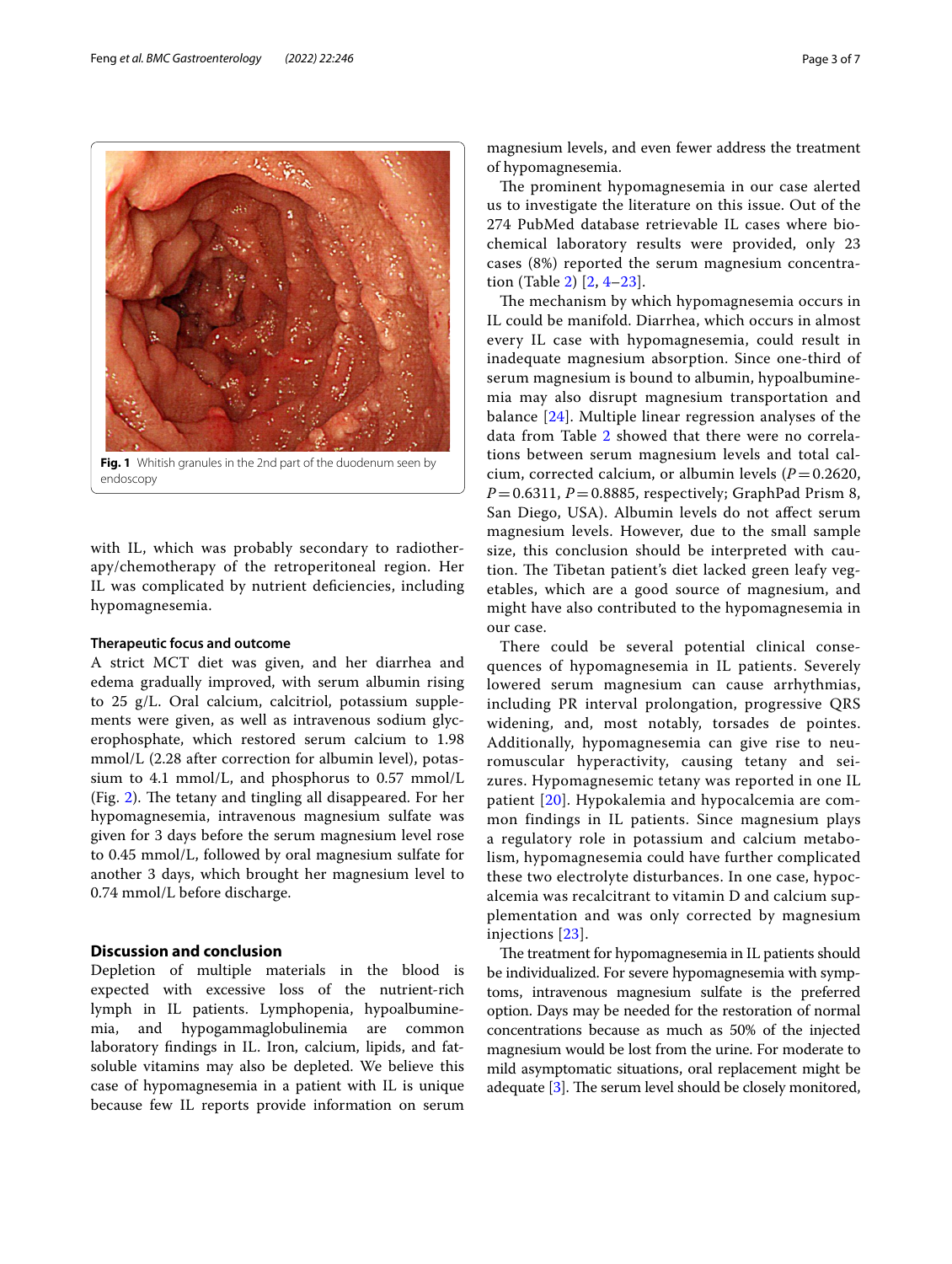

<span id="page-3-0"></span>especially in patients with impaired renal function, for whom the risk of hypermagnesemia is high.

In conclusion, hypomagnesemia may be an overlooked complication of IL, and the monitoring of serum

magnesium concentration is essential, especially in patients with concomitant neuromuscular and ionic abnormalities, as well as a magnesium-deficient dietary habit.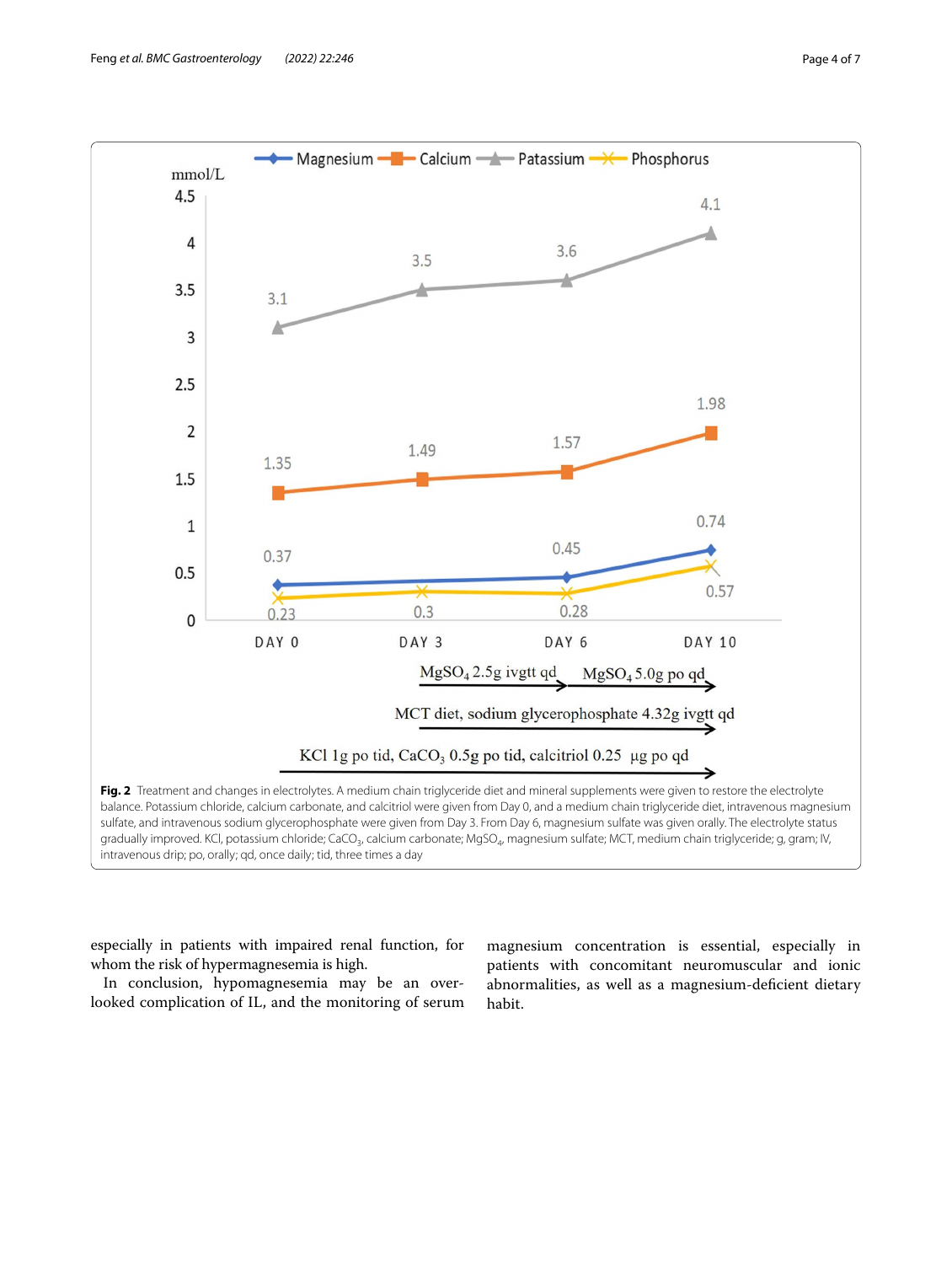|                           |                    | Table 2 Summary of published IL cases with serum magnesium concentration results     |                       |                              |                                               |                         |                       |                                                       |                                                      |
|---------------------------|--------------------|--------------------------------------------------------------------------------------|-----------------------|------------------------------|-----------------------------------------------|-------------------------|-----------------------|-------------------------------------------------------|------------------------------------------------------|
| <b>Authors</b>            | Age/sex            | manifestations<br>Clinical                                                           | Magnesium<br>(mmol/L) | (mmol/L)<br>calcium<br>Total | Corrected<br>(mmol/L)<br>calcium <sup>*</sup> | Albumin (g/L)           | Potassium<br>(mmol/L) | Primary/secondary to                                  | Managements                                          |
| Alshikho et al. [2]       | 24 years/M         | ecurrent<br>Diarrhea, abdominal<br>pain, nausea/vomit-<br>ing, edema, r<br>infection | 0.85                  | 1.98                         | 2.36                                          | ಸ                       | 3.8                   | Primary                                               | MCT diet, octreotide                                 |
| Altın et al. [4]          | 34 years/F         | Dyspnea, edema                                                                       |                       |                              |                                               |                         |                       | Primary                                               | MCT diet, octreotide                                 |
| Lu et al. [5]             | 34 years/F         | Diarrhea, nausea/vomit-<br>ing, edema, tetany                                        | 0.53                  | 1.72                         | 2.13                                          | 19.6                    |                       | Primary                                               | MCT diet, IV albumin                                 |
| O'Donnell et al. [6]      | 16 years/F         | peripheral paresthesia,<br>seizure, hypoparathy-<br>Diarrhea, edema,<br>roidism      | 0.42                  | $\overline{C}$               | 1.66                                          | $\overline{1}$          | 3.3                   | Primary                                               | Calcium supplementa-<br>tion                         |
| Orbeck et al. [7]         | 3 months/F         | Irritation, edema,<br>vomiting                                                       | 0.20                  | $\overline{4}$               | 1.88                                          | $\frac{\infty}{\infty}$ | 3.9                   | Primary                                               | MCT diet, IV albumin/<br>electrolytes                |
| Ozeki et al. [8]          | 12 years/M         | pain, edema, weakness<br>Diarrhea, abdominal<br>tetany                               | 0.38                  | $\overline{1}$               | 2.03                                          | $\overline{4}$          |                       | Primary                                               | Low-fat diet, IV albumin,<br>propranolol, everolimus |
| Troskot et al. [9]        | 42 years/M         | Seizure, edema, diar-<br>rhea, weight loss                                           | 0.46                  | 1.26                         | 1.78                                          | $\overline{4}$          |                       | Primary                                               | electrolytes, octreotide<br>MCT diet, IV albumin/    |
| Licinio et al. [10]       | 17 years/F         | Edema, ascites, liver<br>fibrosis                                                    | $\rightarrow$         |                              |                                               |                         |                       | Primary                                               | Nutritional therapy                                  |
| Klingenberg et al. [11    | 27 years/F         | Dyspnea, edema, diar-<br>rhea tetany                                                 | 0.35                  | 1.07                         | 1.49                                          | $\overline{0}$          | 2.82                  | Primary                                               | Dietary management, IV<br>albumin, octreotide        |
| Gumà et al. [12]          | 34 years/F         | Edema, tetany, exten-<br>sive warts                                                  | $\rightarrow$         |                              |                                               |                         |                       | Primary                                               | MCT diet, mineral sup-<br>plements                   |
| Lu et al. [13]            | 4 years 8 months/F | Diarrhea, edema, tetany                                                              | 0.92                  | 2.00                         | 2.28                                          | 25.8                    |                       | Primary                                               | MCT diet, IV multiple<br>vitamins                    |
| Koçak et al. [14]         | 47 years/F         | Malaise, weakness,<br>edema                                                          | 0.6                   | 1.75                         | 2.38                                          | $\overline{\sim}$       |                       | Primary                                               | MCT diet                                             |
| Hennekam et al. [15]      | Young man          | ha, facial<br>anomalies, mental<br>Lymphedem<br>retardation                          | 0.65                  | $\overline{0}$               | 2.28                                          | $\overline{\sim}$       | 3.2                   | Primary (as a compo-<br>nent of Hennekam<br>syndrome) | MCT diet, IV albumin,<br>nutrient supplement         |
| Hennekam et al. [15]      | Young women        | Edema, seizure, recur-<br>rent infections                                            | 0.68                  | 1.98                         | 2.44                                          | $\overline{C}$          |                       | Primary (as a compo-<br>nent of Hennekam<br>syndrome) | $\mathbf{I}$                                         |
| Köstel-Bal et al. [16]    | 2 months/M         | Diarrhea, fever, edema                                                               | 0.46                  | 1.26                         | 1.78                                          | $\overline{4}$          |                       | Primary                                               | MCT diet                                             |
| Van Biervliet et al. [17] | 5 months/M         | tonic-clonic seizures,<br>irritability                                               | 0.43                  |                              | 1.45                                          | 25                      |                       | Primary                                               | MCT diet, IV albumin,<br>nutrient supplement         |

<span id="page-4-0"></span>

| J<br>l                                    |
|-------------------------------------------|
|                                           |
|                                           |
|                                           |
|                                           |
|                                           |
|                                           |
| .<br>3<br>3<br>3<br>3<br>3<br>5<br>1<br>i |
|                                           |
| I                                         |
|                                           |
|                                           |
|                                           |
|                                           |
|                                           |
|                                           |
|                                           |
| t                                         |
| ້<br>ເ                                    |
|                                           |
| l                                         |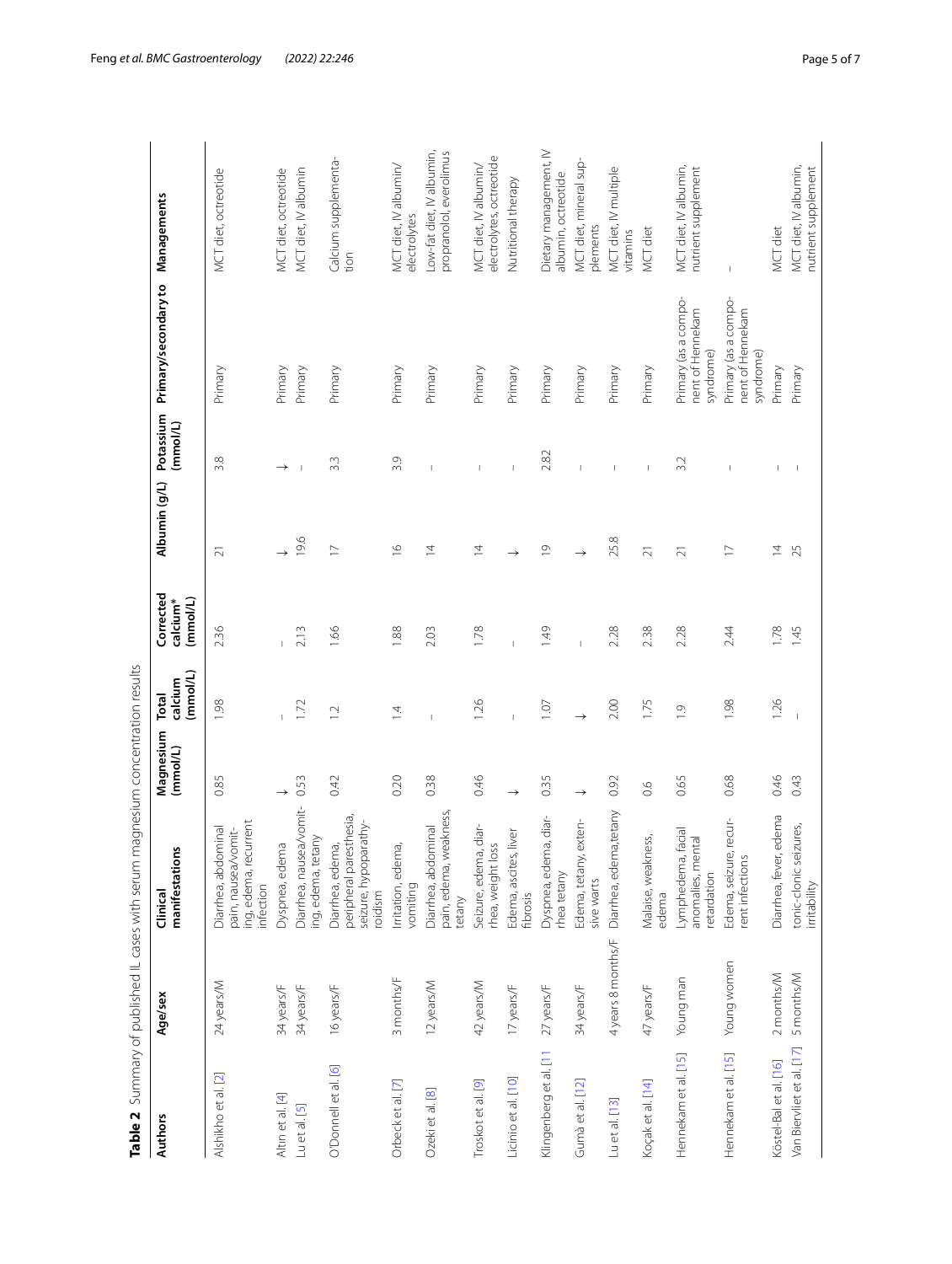| Table 2 (continued) |             |                                                                                                                                                                                                                                                   |                       |                              |                                               |                |                                       |                                                           |                                                                                                                                                                                                                                                                                                                                                                                  |
|---------------------|-------------|---------------------------------------------------------------------------------------------------------------------------------------------------------------------------------------------------------------------------------------------------|-----------------------|------------------------------|-----------------------------------------------|----------------|---------------------------------------|-----------------------------------------------------------|----------------------------------------------------------------------------------------------------------------------------------------------------------------------------------------------------------------------------------------------------------------------------------------------------------------------------------------------------------------------------------|
| <b>Authors</b>      | Age/sex     | manifestations<br>Clinical                                                                                                                                                                                                                        | Magnesium<br>(mmol/L) | (mmol/L)<br>calcium<br>Total | Corrected<br>(mmol/L)<br>calcium <sup>*</sup> |                | (mmol/L)                              | Albumin (g/L) Potassium Primary/secondary to Managements  |                                                                                                                                                                                                                                                                                                                                                                                  |
| Huppke et al. [18]  | 10 years/M  | facial anomaly, muscle<br>mental retardation,<br>Diarrhea, swelling,<br>weakness                                                                                                                                                                  | Normal                | Normal                       |                                               | Normal         |                                       | Primary (as a manifes-<br>tation of Hennekam<br>syndrome) | $\begin{array}{c} \rule{0pt}{2.5ex} \rule{0pt}{2.5ex} \rule{0pt}{2.5ex} \rule{0pt}{2.5ex} \rule{0pt}{2.5ex} \rule{0pt}{2.5ex} \rule{0pt}{2.5ex} \rule{0pt}{2.5ex} \rule{0pt}{2.5ex} \rule{0pt}{2.5ex} \rule{0pt}{2.5ex} \rule{0pt}{2.5ex} \rule{0pt}{2.5ex} \rule{0pt}{2.5ex} \rule{0pt}{2.5ex} \rule{0pt}{2.5ex} \rule{0pt}{2.5ex} \rule{0pt}{2.5ex} \rule{0pt}{2.5ex} \rule{0$ |
|                     | 8 years/M   | Mental retardation,<br>facial anomaly, hyper-<br>activity                                                                                                                                                                                         | Normal                | Normal                       |                                               | Normal         |                                       | Primary (as a manifes-<br>tation of Hennekam<br>syndrome) | $\overline{\phantom{a}}$                                                                                                                                                                                                                                                                                                                                                         |
| Hamada et al. [19]  | 4 months/M  | Diarrhea, muscle weak-<br>ness, convulsion, slow<br>development                                                                                                                                                                                   | 0.29                  | 1.15                         | 1.63                                          | $\frac{6}{1}$  | 3.2                                   | Primary                                                   | MCT diet, nutrient sup-<br>plements                                                                                                                                                                                                                                                                                                                                              |
| Zimmet et al. [20]  | 33 years/F  | diarrhea, edema, tetany,<br>Recurrent infections,<br>lassitude                                                                                                                                                                                    | 0.25                  | 1.50                         | 2.18                                          | $\circ$        |                                       | Primary                                                   | Gluten-free diet, calcium/<br>vitamin D/magnesium<br>supplements                                                                                                                                                                                                                                                                                                                 |
| Eisner et al. [21]  | 13 years/M  | tal retardation, absence<br>Edema, diarrhea, men-<br>of IgA                                                                                                                                                                                       | 1.00                  | 2.58                         | 3.05                                          | 16.3           | I                                     | Primary                                                   | Low-fat diet, IV albumin                                                                                                                                                                                                                                                                                                                                                         |
| Scully et al. [22]  | 70 years/F  | Dyspnea, edema, plural<br>effusions                                                                                                                                                                                                               | $\frac{6}{1}$         | 2.4                          | 2.86                                          | $\overline{C}$ | 2.9                                   | Unlikely primary                                          | Ï                                                                                                                                                                                                                                                                                                                                                                                |
| Bereket et al. [23] | 8.5 years/F | Steatorrhea, tetany                                                                                                                                                                                                                               | 0.70                  | 1.73                         | $\overline{1}$                                | Normal         | $\begin{array}{c} \hline \end{array}$ | Primary (as a probable<br>component of APS-1)             | supplement, magnesium<br>Steroid replacement,<br>intensive vitamin D<br>injection                                                                                                                                                                                                                                                                                                |
|                     |             | l' intestinal lymphangiectasia, M male, Female, MCT medium chain triglyceride, IV intravenous, APS-1 autoimmune polyglandular disease type 1<br>$^\ast$ Calculated by total calcium (mmol/L) $+$ 0.02 $\times$ (40-albumin (q/L)] if not reported |                       |                              |                                               |                |                                       |                                                           |                                                                                                                                                                                                                                                                                                                                                                                  |